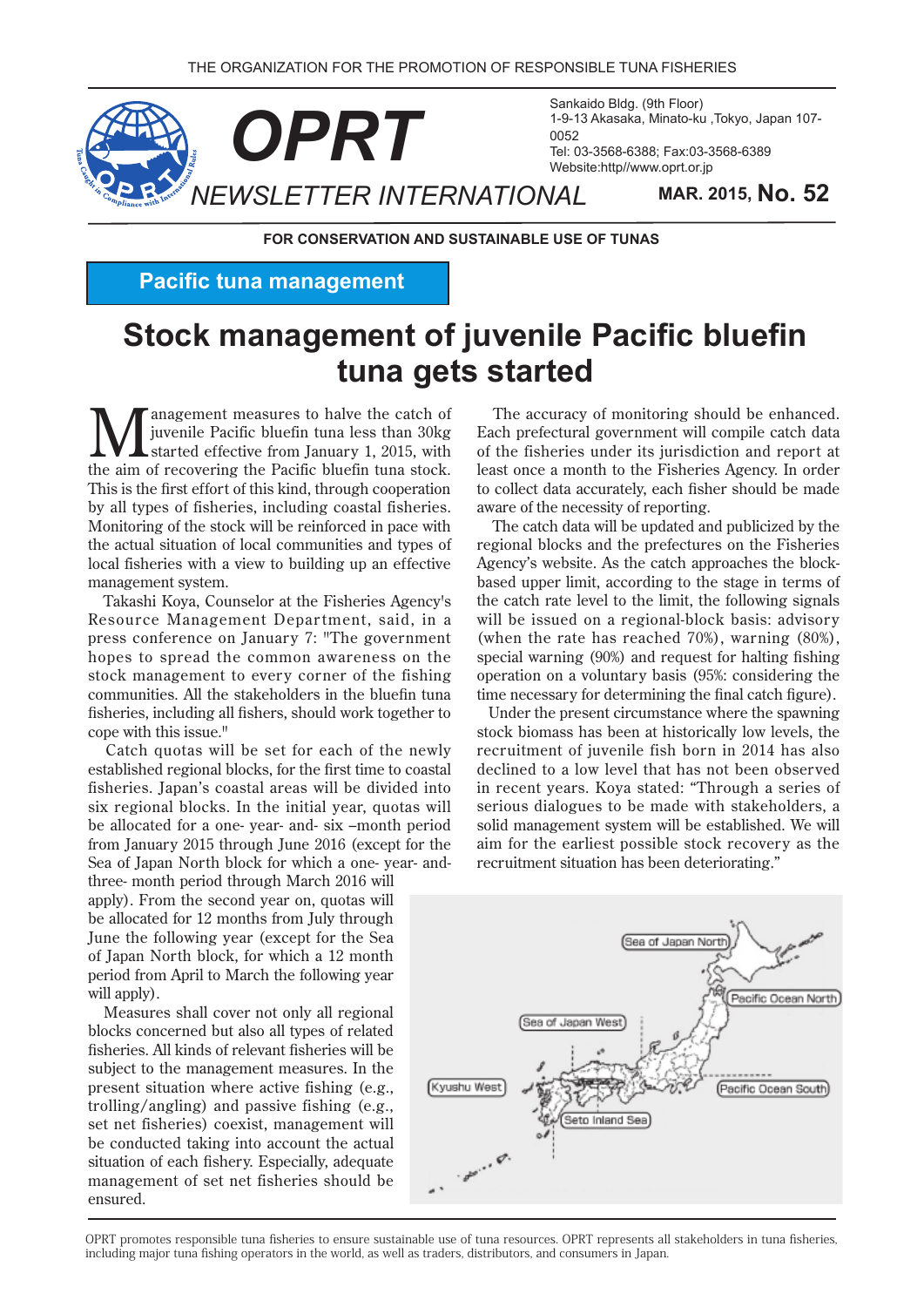# **Jiro's Critical Eye**

# **Implication of success in Pacific bluefin spawning in land tanks under artificial control**

#### **Dr. Jiro Suzuki, Tuna Biologist**

It was already reported<br>that scientists of the Seikai National Fisheries<br>Research Institute (SNFRI) t was already reported kai National Fisheries that scientists of the Seilocated in Nagasaki had succeeded in artificially controlling spawning of Pacific bluefin tuna (PBFT) and obtaining almost all eggs spawned last summer, using newly-constructed



rearing tanks located on part of the grounds of the SNFRI. As I had a chance to participate in a briefing session on this outcome held in Tokyo a couple of months ago, I would like to express my views on the implication of this success for future PBFT farming and fisheries.

Currently, the major process for PBFT farming starts with capturing wild juveniles of approximately 30cm in length and three months old, by small jig boats. PBFT juveniles are called yokowa in Japanese. Then, after a short period for feeding, yokowa are transferred to large pens where they are reared for about three years up to 50kg and then harvested for markets.

However, there are three weak points in this mode of farming.

Firstly, it relies on wild juvenile fish to start the farming process and their catch levels fluctuate greatly year by year. Secondly, even though the Kinki University succeeded in achieving the full life-cycle aquaculture rately and collecting fertilized eggs remains difficult in of PBFT, spawning timing cannot be forecasted accuthe sea. Therefore, work plans cannot be established in a foreseeable and stable manner. Thirdly, due to the deterioration of the PBFT stock, the harvest of juvenile ing decreased catch levels of juveniles for farming. fish has become subject to severe regulations includ-

For the purpose of resolving these problems, it was attempted for the very first time to control artificially the whole process of spawning of the PBFT in the newly constructed land tanks. This attempt resulted in significant success, by obtaining approximately 10 million fertilized eggs during the period from mid-May ment, approximately 130 two-year-old fish (ca. 15kg in to late-August in 2014. At the beginning of this experiweight) were transferred in May 2013 from the Amami region (another SNFRI tuna feeding station where PBFT are fed in pens, located in the Amami region of Kagoshima Prefecture) to Nagasaki, and were fed for a year in two large water tanks (each 20m in diameter and 6m in depth) within which both water temperature and daylight hours are artificially controlled. The collected fertilized eggs were sent back to the Amami station by aircraft before hatching, and now they are growing healthily at normal survival rates.

peratures and daylight hours in the tanks can be Such environmental factors as daily sea water temcontrolled, taking into account the data obtained from several examples of successful spawning taking place in pens. Environmental conditions within the tanks are controlled and recorded, and the behavior of fish is monitored around the clock with video cameras. Video monitoring is intensified when spawning events are considered to start in a short time. After confirming the commencement of spawning, fertilized eggs are collected in an effective manner.

In addition to the above-mentioned core procedures, a number of other relevant challenges, e.g., the trans-<br>fer of fish from the farming pens to the land tanks via tender boats, had to be overcome. It is obvious that this success would not have been attained without expending tremendous efforts.

Through the process leading to this success, many interesting pieces of information relating to their spawning behavior have been obtained including the ter temperature of 21 $\degree$ C that is lower compared to the following: i) spawning in the tanks started at the wa- $24^{\circ}$ C observed in the major spawning areas for PBFT in the Nansei Islands (near Okinawa) and ii) spawner tigue due to continuous spawning activities, took place mortality, which is considered to be incurred by faat a higher rate for males compared to that for females. It is anticipated that more important information will be provided as detailed analyses of the results of the experiments proceed.

cessful, farming production of the PBFT will become ing the success attained last year and if proved suc-The experiment is continued with the view to verifymore stable and able to secure planned production, leading to further improvement the full life-cycle aqua-<br>culture. The PBFT farming brings higher profits than that of yellowtail and red sea bream but the catch of der these circumstances, this significant breakthrough ject to restrictions under management regulations. Unwild PBFT juveniles for aquaculture is currently subture without being affected by fluctuating stock status leading to the provision of juvenile PBFT for aquaculspective to PBFT farming. Although there still remains of the PBFT, has enormous potential to give a new per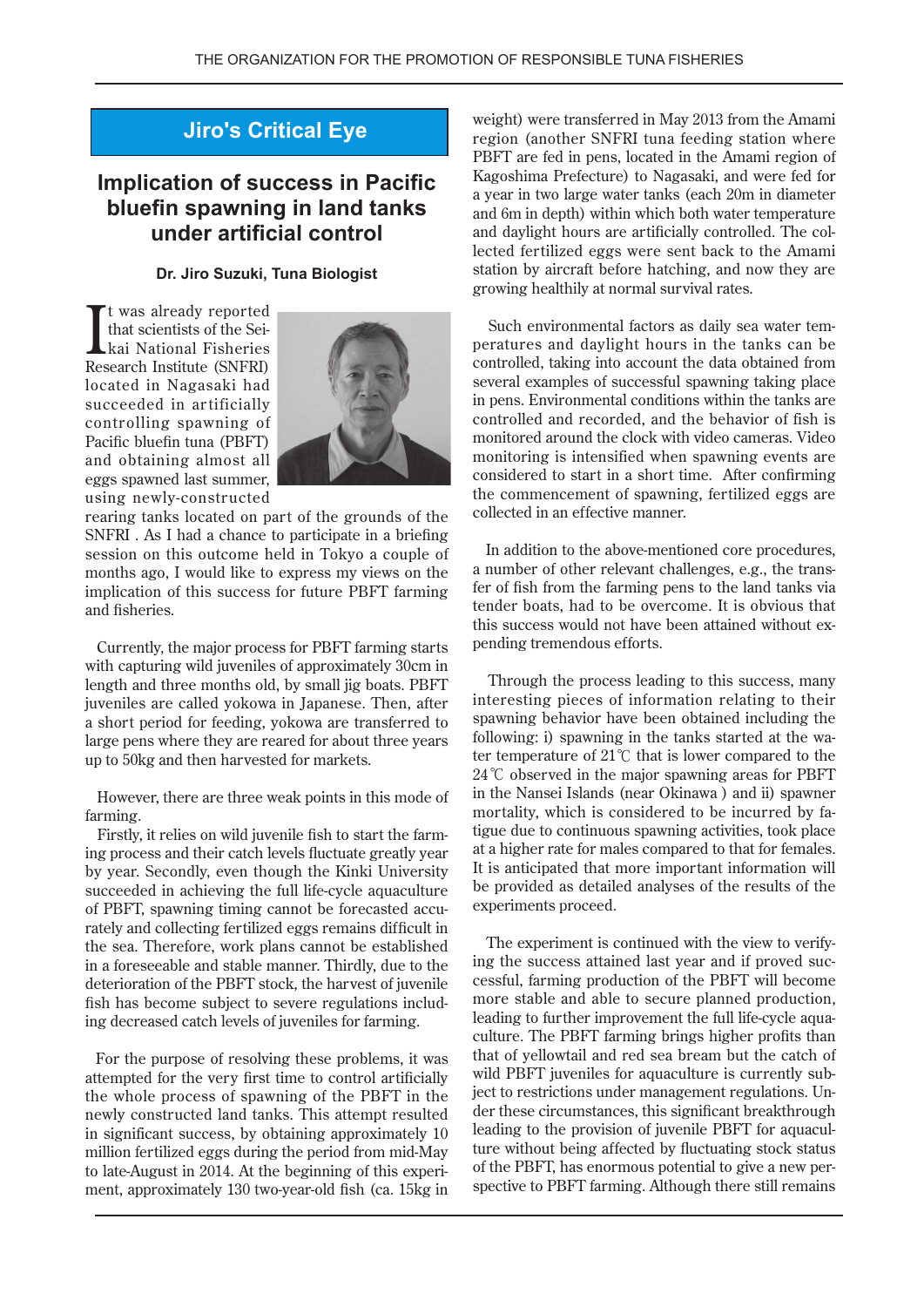the need for increasing survival rates from the egg to harvesting stages, this success brings Japan a step ahead in leading bluefin tuna and southern bluefin tuna farming technologies in the world. I hope Japan will be a good example for well-balanced aquaculture which is sustainable and environmentally friendly, in the new stage of tuna farming to be brought about by artificially controlled spawning technology.

*Dr. Jiro SUZUKI is a leading tuna scientist who had worked for the National Research Institute of Far Sea Fisheries in Japan more than 30 years. He has particiapted in the scientific meetings of all tuna RFMOs. His critical eye to the issues of tuna resources management as a scientist is appreciated internationally as a vivid and constructive voice. Jiro's Critical Eye is now on OPRT's web (www.oprt.or.jp)* 

**Topics**

## **An FAO Tuna Project Leader Visits OPRT**

r. Gilles Hosch, Tuna Market & Trade Expert of FAO, visited OPRT on February 5, 2015. He is the team leader coordinating the project for traceability and Catch Documentation Scheme (CDS) systems for tuna year activity, starting in July, 2014. This project fisheries. FAO has been taking the lead in this oneincludes investigation and analyses of tuna supply chains and existing tuna RFMO CDS systems.

Mr. Hosch's visit to Japan was conducted as a part of the investigation.

Mr. Nagahata, Managing Director of OPRT, welcomed Mr. Hosch, and after outlining the purpose, membership, history and current activities of OPRT, elaborated on supply chains for Bluefin tuna and Southern bluefin tuna in Japan.

# **Misaki Tuna Ticket attracting arowing tourist attention**

opularity is now rising for "Misaki Tuna Ticket," a one-day package tour to Misaki in Miura City, a tuna town in Kanagawa Prefecture.

Keikyu Corporation is one of Japan's major private railways, linking the Tokyo Metropolitan area with the tip of the Miura Peninsula in Kanagawa Prefecture. An average of 1.18 million people uses this railway daily. The northeastern end of the railway is Shinagawa in Tokyo and it is also connected to Haneda (Tokyo) International Airport.

The southwestern end is the Misaki-Guchi Terminal

in Miura City, Kanagawa Prefecture, that is the closest railway station to Misaki, where tunas are landed and there is a concentration of fishing companies, distributors and eating establishments, forming a community of a unique tuna eating culture.

"Misaki Tuna Ticket," featuring Misaki in Miura City, was placed on sale in fiscal  $2012$ , and currently offers the following set of special services:

 $(i)$  a discounted train/bus ticket with which a passenger can travel from the densely populated areas including the Tokyo Metropolis and Yokohama City, to the Misaki-Guchi Terminal, and get on and

off freely within the Miura/Misaki areas; (ii) a meal voucher enabling customers to choose one tuna dish menu item from among the 25 eateries; and (iii) a ticket to use at one of the 8 major leisure facilities and services including an aquarium, a warm bath facility and rental bicycles.

The ticket is becoming increasingly popular because it

 $(i)$  offers the advantage of using the three services at a cheaper price than if bought separately; (ii) makes it easier to use specialized tuna restaurants which customers, in particular younger people, otherwise hesitate to visit, and

(iii) makes available special tuna dishes that can be enjoyed only with the meal .voucher



**Ticket Tuna Misaki**

Some users seem to be enjoying the services. changing the combination of restaurants and menus as well as leisure facilities used each visit. It is a day trip from the Tokyo Metropolitan area to enjoy the fishing ports and delicious tuna dishes as well as a hot spa with a view of Mount Fuji. Its popularity is rising as a package ticket with which one can amply enjoy the mood of traveling.

About 20,000 tickets were sold in fiscal 2012, with